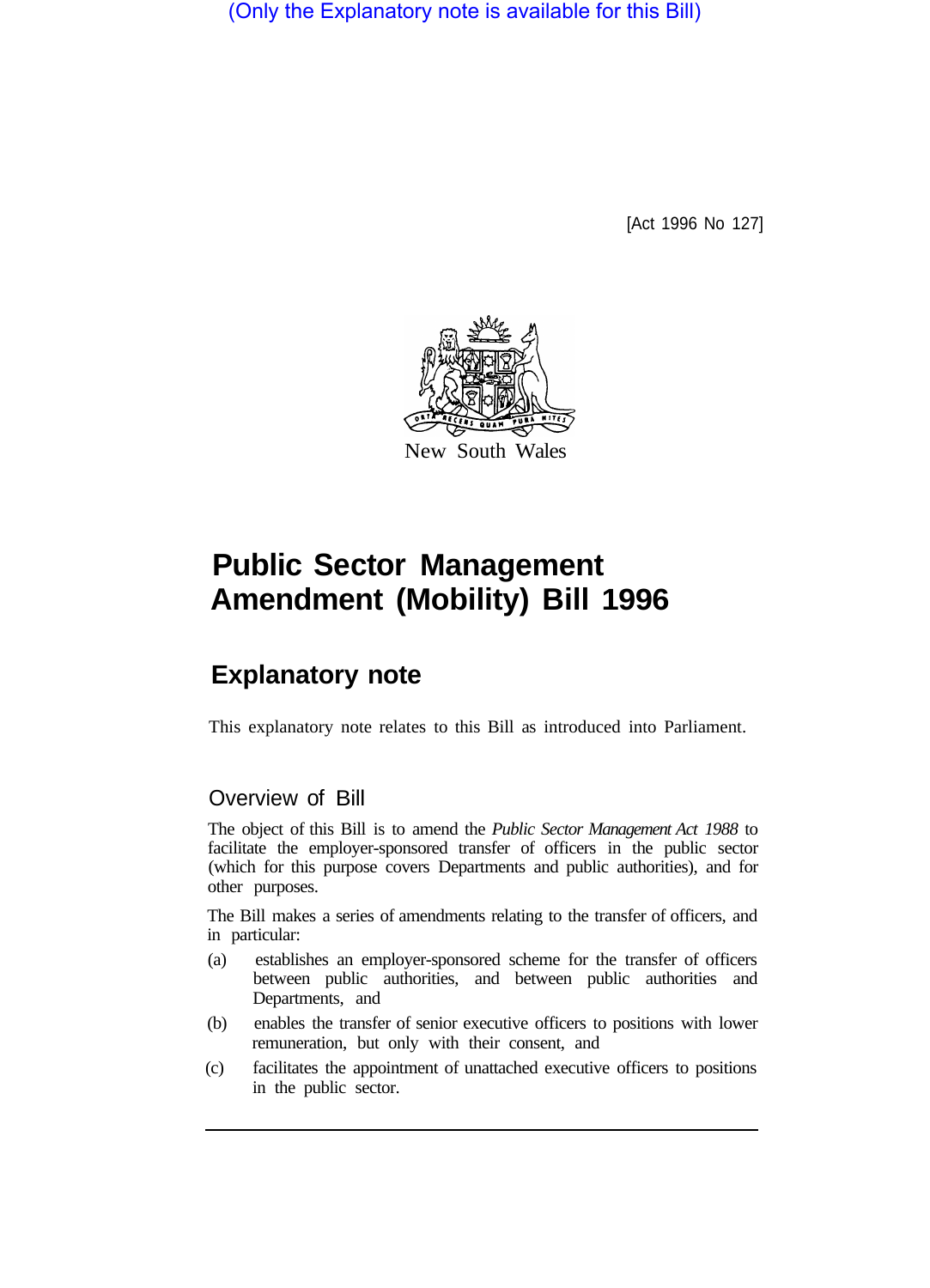Explanatory note

Broadly, the current position with regard to the transfer of public sector employees is as follows:

- Schedule 5A to the Act deals with the consequences of transfers within the public sector (whether employer-sponsored or employee-initiated) by providing that employees who move between public sector employers retain their entitlements as to annual leave, sick leave, maternity leave etc.
- Sections 50 and 53A of the Act provide a scheme for the employer-sponsored transfer of officers within or between Departments.
- Transfer between other public authorities, or between public authorities and Departments, can generally only be effected by the normal appointment processes (ie resignation from one service following appointment in another service, usually after the lodging of a job application).

The Bill proposes to insert a new section 100A. This section will provide an employer-sponsored scheme for transfers between public authorities, and between public authorities and Departments. Schedule 5A will automatically extend to such transfers, provided the employing authorities concerned are covered by the Schedule.

## Outline of provisions

**Clause 1** sets out the name (also called the short title) of the proposed Act.

**Clause 2** provides for the proposed Act to commence on the date of assent.

**Clause 3** is a formal provision giving effect to the Schedule of amendments.

**Schedule l [l]** amends section 15. The result of the amendment will be to extend the operation of section 26 (3) to cover unattached executive officers in the Public Service or the Education Teaching Service, so that such an officer is included among those who can be appointed, in certain limited circumstances, without advertisement.

**Schedule 1 [2]** and **[3]** amend section 42Q. The first amendment will provide that an unattached executive officer is taken to hold an equivalent (though notional) position in the Department or organisation from which he or she was removed. The second amendment will result in an unattached chief executive officer being regarded as an unattached senior executive officer,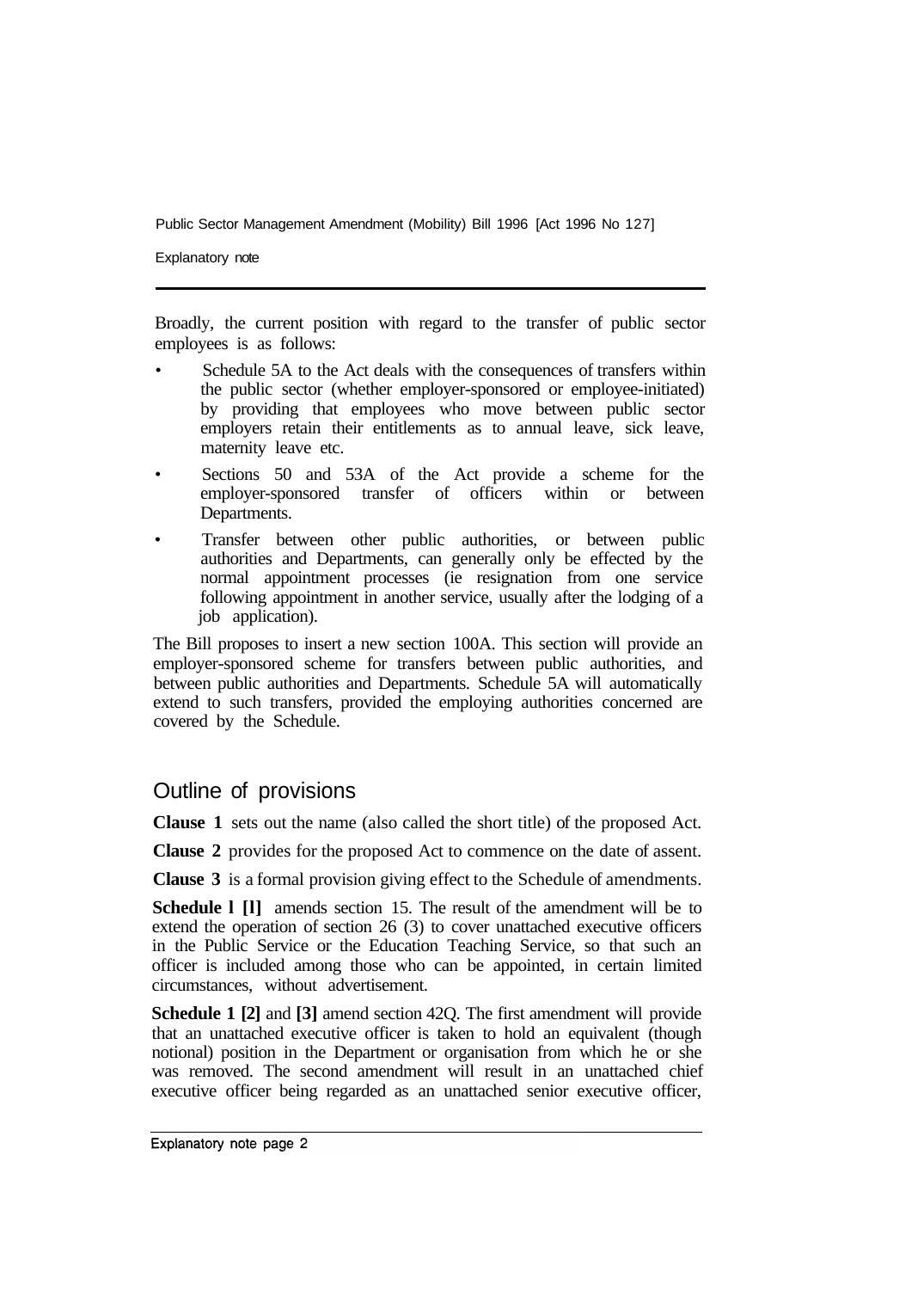Explanatory note

and as holding a (notional) senior executive position, for certain purposes. These amendments will facilitate the appointment of suck an officer under section 26 (3), or the transfer of such an officer under section 53A or proposed section 100A.

**Schedule l [4]** and **[5]** amend section 42Q to contemplate the possibility that an unattached executive officer could be reappointed to his or her previous position.

**Schedule 1 [6]** amends section 42S to ensure that an executive officer who consents to a transfer to a position with lower remuneration is not entitled to compensation from the Statutory and Other Offices Remuneration Tribunal.

**Schedule 1 [7]** amends section 53 to enable an officer in the Public Service to be dismissed if he or she has no valid reason for refusing a transfer under proposed section 100A. This arrangement already exists in the case of officers who refuse a. transfer within or between Departments.

**Schedule 1 [8]** amends section 53A to bring terminology used in the section into line with that used in proposed sections 100A and 100C.

**Schedule l [9]** amends section 53A in connection with the transfer of Public Service senior executive officers within or between Departments. Proposed section 53A (5) will enable such officers to be transferred to positions with lower remuneration, but only with their consent.

**Schedule 1 [10]** inserts new sections 100A, 100C and 100D, and in effect renumbers the existing section 100A as 100B.

Proposed section 100A (1)-(3) enables the transfer of an officer in a Department to a public authority, and vice versa, and also enables the transfer of officers between public authorities. In each case, the officer must first be consulted, and the Head of the organisation to which the officer is being transferred must approve, and the Public Employment Office must also approve. Such a transfer must be to a position with equivalent remuneration. Proposed section 100A (4) provides that a senior executive officer may however consent to a transfer at a lower level of remuneration. Proposed section 100A (5) ensures that an officer must be qualified for the position to which he or she is being transferred. Proposed section 100A (6) provides for the dismissal of an officer of a public authority who refuses a transfer, unless the officer had a valid reason for refusing the transfer (similar provisions operate for public servants under section 53A). Proposed section 100A (7) ensures that other methods of transfer are still available. Proposed section 100A (8) leaves other- statutory transfer schemes intact. Proposed section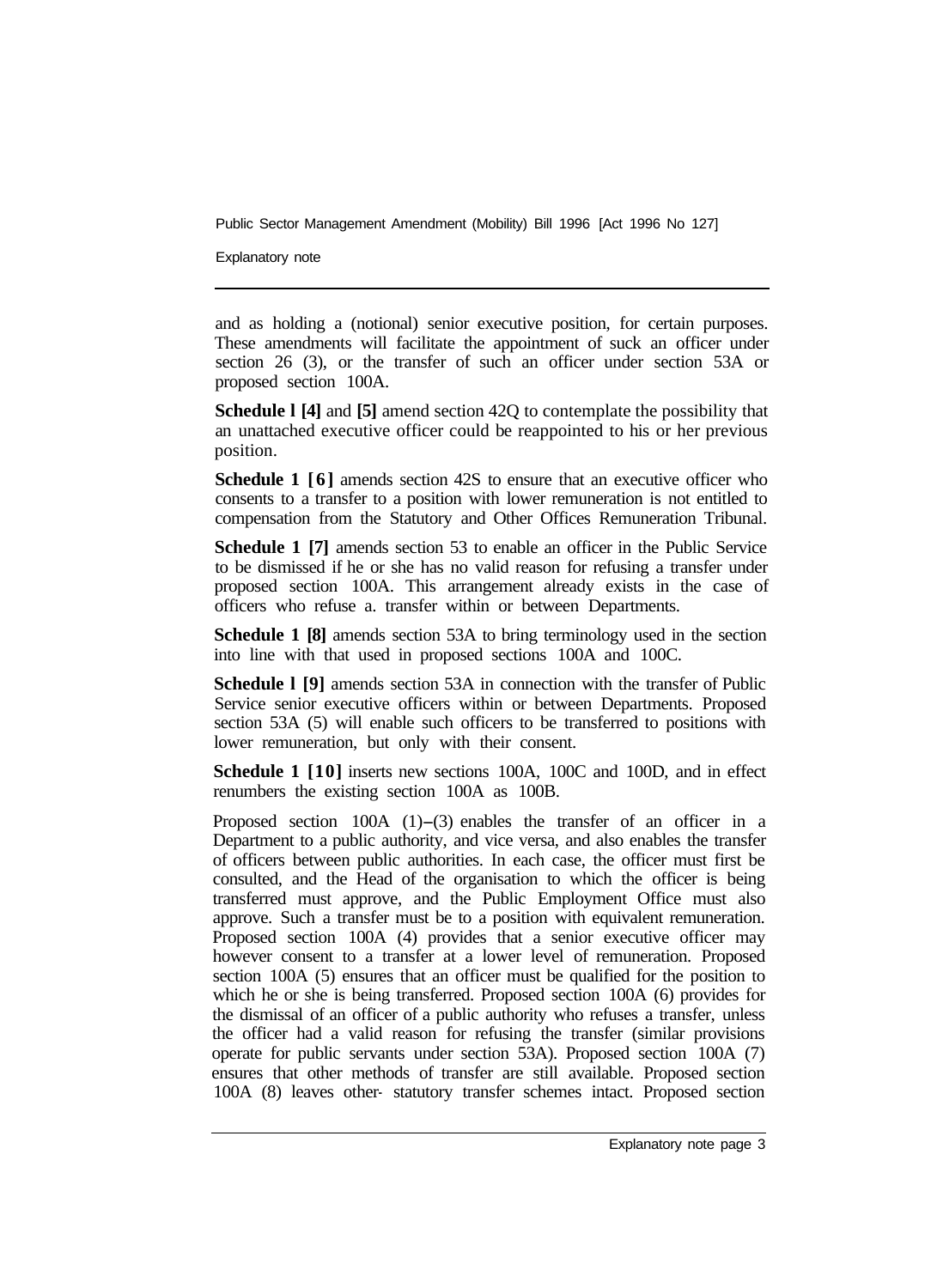Explanatory note

100A (9) enables the Public Employment Office to impose conditions when giving its approval under the proposed section, including conditions relating to preservation of current entitlements not otherwise covered. Proposed section 100A (10) ensures that probity and integrity requirements relating to the position to which a person is being transferred are complied with, together with other requirements specified by the Public Employment Office or prescribed by the regulations. Proposed section 100A (1 1) contains definitions of expressions used in the section. It is envisaged that the power to make a regulation prescribing who is the "head" of a public authority for the purposes of the proposed section will be exercised in circumstances where this would not otherwise be clear.

Proposed section 100C (1) recognises arrangements under which, when an officer is transferred at "existing salary" or at an "existing level of remuneration", a variation of salary or remuneration may be appropriate in accordance with general guidelines of the Public Employment Office. Consequently, a transfer to a position at a lower level of remuneration will not require the officer's consent (where this would otherwise be required) if the lower level is within the range of variation permitted by the guidelines. Proposed section 100C (2) provides that increases of remuneration resulting from the application of those guidelines will not result in promotion appeals. Proposed section 100C (3) provides that compensation is not payable in the event of a reduction of remuneration on a transfer resulting from the application of those guidelines. Proposed section 100C (4) makes it clear that, where a senior executive officer consents to a transfer to a position with a lower level of remuneration, the position can be a non-executive position that does not involve a remuneration package. Proposed section 100C (5) makes it clear that references to officers in the section are not limited by the definition in section 3 (1).

Proposed section 100D deals with the possibility that a Department or organisation may not be identifiable while a former officer is being regarded as holding a "notional" executive position in it, as provided by the proposed amendment to section 42Q (3).

**Schedule 1 [11]** inserts a reference to the Sydney Organising Committee for the Olympic Games into Schedule 3, which lists declared authorities. The Committee is already taken to be a declared authority by the Act establishing the Committee, and the amendment is made merely to make its status explicit in the *Public Sector Management Act 1988.* The Committee, being a declared authority, is within the mobility scheme.